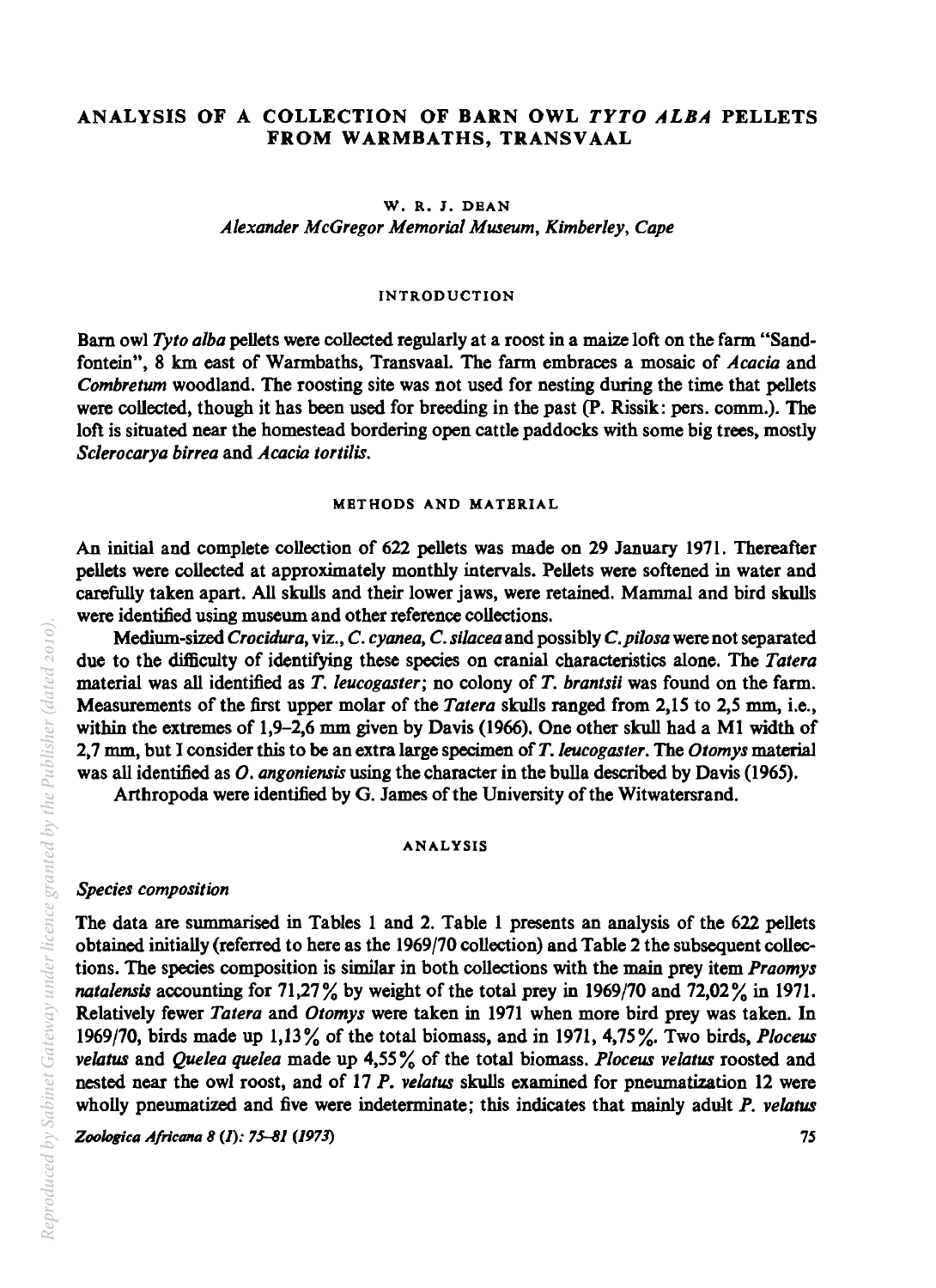## TABLE 1

## ANALYSIS OF 622 PELLETS FOR 1969/10 ACCORDING TO NUMBER AND PER CENT BY APPROXIMATE LIVE WEIGHT OF TOTAL ANIMALS IN THE PREY SAMPLE

| <b>Species</b>                              |     |     | No. | Percentage<br>by weight |
|---------------------------------------------|-----|-----|-----|-------------------------|
| <b>Mammals</b>                              |     |     |     |                         |
| Elephantulus brachyrhynchus                 |     |     | 7   | 1,26                    |
| Suncus lixus                                |     |     | 6   | 0.14                    |
| Crocidura hirta                             |     |     | 7   | 0.38                    |
| C. cyanea/silacea/pilosa                    |     |     | 9   | 0,29                    |
| C. bicolor                                  |     |     | 3   | 0,07                    |
| Graphiurus murinus<br>$\ddot{\phantom{a}}$  |     |     | 1   | 0.01                    |
| Tatera leucogaster<br>$\ddot{\phantom{a}}$  |     |     | 35  | 7.03                    |
| Otomys angoniensis<br>$\ddot{\phantom{1}}$  |     | . . | 30  | 11,64                   |
| Saccostomus campestris                      | . . | . . | 6   | 0.97                    |
| Steatomys pratensis<br>$\ddot{\phantom{a}}$ | . . |     | 23  | 2,31                    |
| Mus minutoides                              |     |     | 23  | 0,52                    |
| Praomys natalensis<br>$\ddot{\phantom{1}}$  |     |     | 476 | 71,27                   |
| Aethomys chrysophilos                       |     |     | 5   | 1,57                    |
| Lemniscomys griselda                        | . . |     | 6   | 1,38                    |
| <b>Birds</b>                                |     |     |     |                         |
| Lybius leucomelas                           |     |     | 2   | 0,30                    |
| Cisticola chiniana                          |     |     | 1   | 0.01                    |
| Anthus sp.                                  |     |     | 1   | 0.01                    |
| <b>Passer domesticus</b>                    |     |     | 1   | 0.08                    |
| P. griseus                                  |     |     | 1   | 0,08                    |
| Sporopipes squamifrons                      |     |     | 8   | 0.34                    |
| <b>Ploceus velatus</b>                      |     |     | 1   | 0.09                    |
| Euplectes orix<br>. .                       | . . |     | 1   | 0,09                    |
| Uraeginthus angolensis                      | . . |     | 1   | 0.04                    |
| Indet. (size as P. velatus)                 | . . |     | 1   | 0,09                    |
| Total prey animals                          |     |     | 655 | 99,97                   |

were taken. *Quelea quelea* was not taken in 1969/70. The number taken in 1971 reflects some exploitation of roosting and later nesting *Quelea.* A colony of *Q. quelea* was found on 8 May 1971 about 2 km from the owl roost. The colony when found, had mostly well-set eggs. Three pellets obtained in April had oviducal eggs in addition to *Quelea* skeletons. Egg yolks are not digested by *Tyto alba,* as noted by Banks (1965). It is interesting that the owls did not take *Quelea* after April when the young fledglings would have been a facile food item. Only five *Quelea* skulls were not crushed and these were all wholly pneumatized. The skull of the *Lanius collaris* from the 1971 collection was unpneumatized.

Fragments of *Tyto alba* egg-shell were recovered from one pellet and guineafowl, *Numida*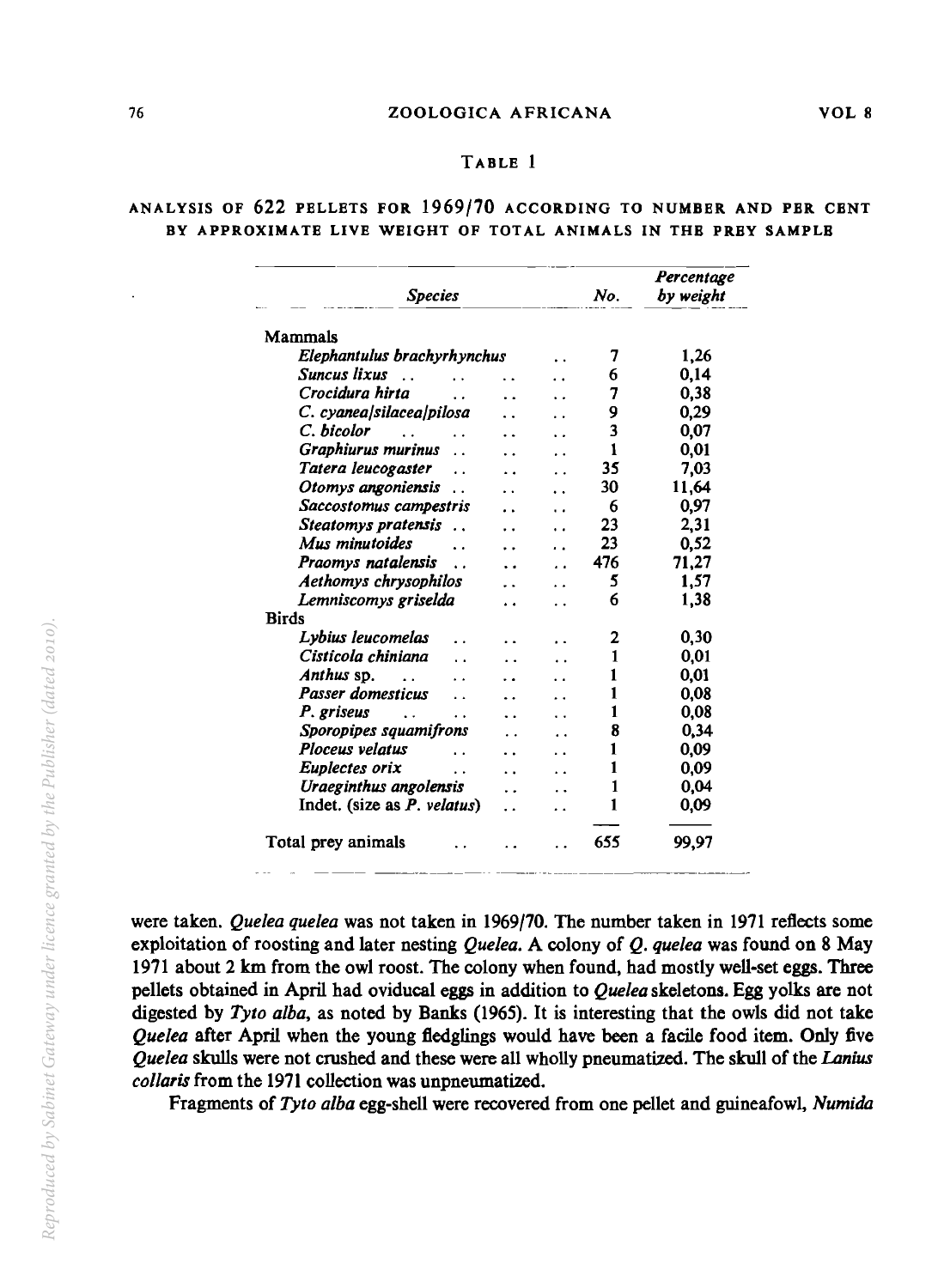#### 1973 **PELLETS OF BARN OWL 77**

## TABLE 2

# ANALYSIS OF 448 PELLETS COLLECTED DURING 1971 (FOR INTERVALS BETWEEN COLLECTIONS SEE TABLE 3) ACCORDING TO PER CENT BY APPROXIMATE LIVE WEIGHT AND MEAN DAILY PREY ANIMALS CONSUMED FOR EACH MONTH AND FOR THE YEAR

| <b>Species</b>                                                           |    | Feb. Mar. Apr. May June July Sept. Oct. Nov. Dec. Jan. tal  |     |                |                         |                | Aug./          |    |    |                         |                         | To-          | Per cent<br>bv<br>weight |
|--------------------------------------------------------------------------|----|-------------------------------------------------------------|-----|----------------|-------------------------|----------------|----------------|----|----|-------------------------|-------------------------|--------------|--------------------------|
| <b>Mammals</b>                                                           |    |                                                             |     |                |                         |                |                |    |    |                         |                         |              |                          |
| Elephantulus brachyrhynchus                                              |    |                                                             |     |                |                         |                |                |    |    | 1                       |                         | 1            | 0.02                     |
| <b>Suncus lixus</b>                                                      |    |                                                             |     |                |                         |                | 1              |    |    |                         |                         | 1            | 0,001                    |
| Crocidura hirta<br>. .                                                   |    |                                                             | 2   | 1              | 1                       |                | $\overline{2}$ |    |    |                         |                         | 6            | 0,037                    |
| C. cyaneas/silacea/pilosa<br>$\ddot{\phantom{a}}$                        |    |                                                             | 1   | 1              | 1                       |                |                |    |    | $\overline{\mathbf{2}}$ |                         | 5            | 0,018                    |
| C. bicolor<br>$\ddot{\phantom{a}}$<br>$\ddot{\phantom{0}}$               | 1  | 1                                                           | 4   | 1              |                         |                | 1              | 1  |    |                         |                         | 9            | 0,022                    |
| Tatera leucogaster<br>$\ddot{\phantom{a}}$                               | 1  |                                                             | 4   | 8              | 3                       | $\overline{2}$ |                |    |    | 2                       | 2                       | 22           | 4.92                     |
| Otomys angoniensis<br>. .                                                | 3  | 1                                                           | 2   | 1              | 1                       |                | 3              | 2  | 1  | $\overline{a}$          | 1                       | 17           | 7.34                     |
| Saccostomus campestris<br>. .                                            | 3  |                                                             | 2   | 4              |                         | 2              | 2              | 1  |    |                         |                         | 14           | 2,51                     |
| Steatomys pratensis<br>$\ddot{\phantom{a}}$                              |    |                                                             | 5   | 14             | 12                      | 5              | $\mathbf{1}$   | 6  |    | 3                       | $\overline{\mathbf{z}}$ | 48           | 5,37                     |
| Mus minutoides<br>$\ddot{\phantom{0}}$                                   |    |                                                             | 1   | 3              | 3                       | $\overline{2}$ | 1              | 1  | 1  |                         |                         | 12           | 0.13                     |
| Praomys natalensis<br>$\ddot{\phantom{a}}$                               | 10 | 18                                                          | 67  | 55             | 34                      | 48             | 71             | 44 | 31 | 26                      | 27                      | 431          | 72,02                    |
| Aethomys chrysophilos<br>$\ddot{\phantom{0}}$                            |    | 1                                                           |     |                |                         | 1              |                |    |    |                         |                         | $\mathbf{2}$ | 0,07                     |
| Lemniscomys griselda<br>. .                                              |    |                                                             |     |                | $\overline{\mathbf{2}}$ |                | 1              |    |    |                         | $\mathbf{z}$            | 5            | 1,28                     |
| Rhabdomys pumilio<br>. .                                                 |    |                                                             | 1   |                |                         |                |                |    |    |                         |                         | 1            | 0,106                    |
| <b>Birds</b>                                                             |    |                                                             |     |                |                         |                |                |    |    |                         |                         |              |                          |
| Streptopelia capicola<br>š.                                              | 1  |                                                             |     |                |                         |                |                |    |    |                         |                         | 1            | 0,056                    |
| Cisticola chiniana<br>$\ddot{\phantom{a}}$<br>$\ddot{\phantom{0}}$       |    |                                                             | 1   | 1              | $\mathbf{1}$            |                |                |    |    |                         |                         | 3            | 0,02                     |
| Prinia flavicans<br>$\ddot{\phantom{a}}$<br>. .                          |    |                                                             | 1   |                |                         |                |                |    |    |                         |                         |              | 0.005                    |
| Lanius colaris<br>. .<br>. .                                             | 1  |                                                             |     |                |                         |                |                |    |    |                         |                         |              | 0,020                    |
| <b>Passer domesticus</b><br>$\ddot{\phantom{a}}$<br>$\ddot{\phantom{0}}$ |    |                                                             |     |                |                         |                |                |    |    |                         |                         | 1            | 0,009                    |
| P. griseus<br>$\ddotsc$<br>. .                                           |    |                                                             |     |                |                         |                |                |    |    |                         |                         |              | 0,009                    |
| P. melanurus<br>. .                                                      |    |                                                             |     |                |                         |                |                |    |    |                         |                         | 1            | 0,008                    |
| Sporopipes squamifrons<br>$\ddot{\phantom{0}}$                           |    |                                                             |     |                |                         | 1              |                |    |    |                         |                         |              | 0,019                    |
| Ploceus velatus<br>. .<br>. .                                            | 14 | 1                                                           | 1   |                |                         |                |                |    |    |                         | 1                       | 17           | 1.71                     |
| Quelea quelea<br>$\ddot{\phantom{0}}$<br>. .                             |    | 27                                                          | 7   |                |                         |                |                |    |    |                         |                         | 34           | 2.84                     |
| Euplectes orix<br>. .                                                    |    | $\overline{2}$                                              | 1   |                |                         |                |                |    |    |                         |                         | 3            | 0,03                     |
| E. afer<br>$\ddot{\phantom{1}}$<br>. .                                   |    |                                                             |     |                |                         |                |                | 1  |    |                         |                         | 1            | 0,007                    |
| Uraeginthus angolensis                                                   |    |                                                             |     | $\overline{2}$ | 1                       | 1              |                |    |    |                         |                         | 4            | 0,017                    |
| <b>Total</b>                                                             | 35 | 51                                                          | 106 | 91             | 58                      | 62             | 83             | 56 | 33 | 36                      | 35                      | 647          | 98,40                    |
| X/day prey animals                                                       |    | 1,06 1,92 1,25 1,50 2,14 2,20 1,30 1,55 1,27 1,24 1,25 1,77 |     |                |                         |                |                |    |    |                         |                         |              |                          |

*meleagris,* from another in the 1969/70 collection. The shell and embryonic sac of their own eggs is eaten by *Tyto alba* while assisting the young to hatch (Buhler 1970). The guineafowl egg-shell may have been ingested fortuitously by the owl.

Arthropoda of the following orders were taken: Solfugida and Coleoptera. A frequent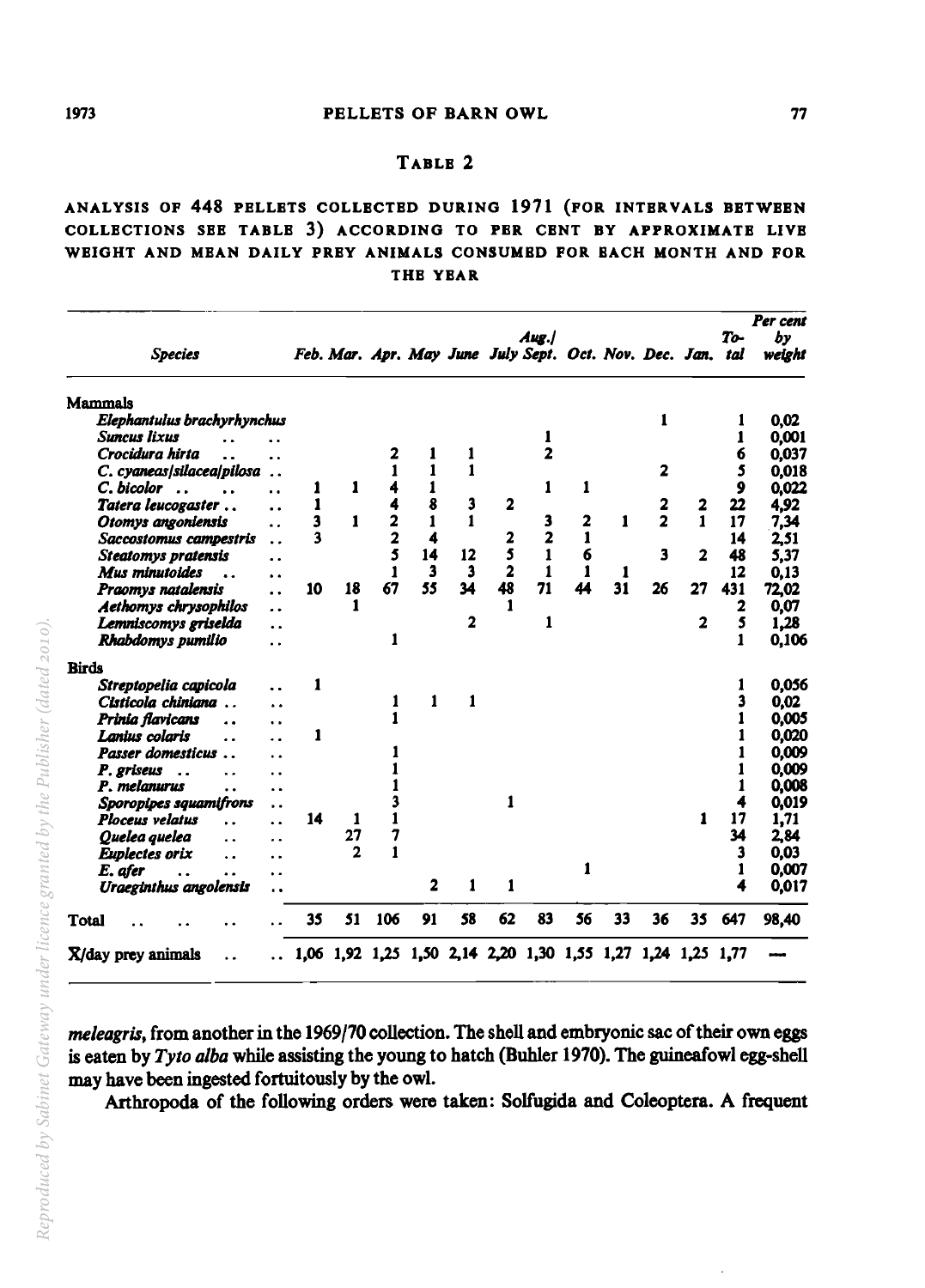78 ZOOLOGICA AFRICANA VOL 8

prey item was the monstrous cricket (Gryllacridae). The arthropod prey was not quantified and is not included in the prey and biomass analyses.

## *Rate o/pellet casting*

Table 3 gives the number of pellets collected at the roost and the number of owls present at the roost.

## TABLE 3

|            |                      | Month                 |                      |                      | Owls present<br>at roost<br>A | <b>Pellets</b><br>B | Days between<br>collections<br>С | Pellets   Day<br>B/C |
|------------|----------------------|-----------------------|----------------------|----------------------|-------------------------------|---------------------|----------------------------------|----------------------|
| Feb.       | $\ddot{\phantom{a}}$ | $\ddot{\phantom{0}}$  | $\ddot{\phantom{1}}$ | $\cdot$ .            |                               | 33                  | 30                               | 1,1                  |
| Mar.       | $\ddot{\phantom{0}}$ | $\ddot{\phantom{0}}$  | $\ddot{\phantom{a}}$ | $\ddot{\phantom{a}}$ |                               | 42                  | 27                               | 1,5                  |
| Apr.       | $\ddot{\phantom{a}}$ | $\cdot$ $\cdot$       | $\ddot{\phantom{a}}$ | . .                  | 2                             | 74                  | 42                               | $0,6*$               |
| May        | $\ddot{\phantom{a}}$ | $\ddot{\phantom{0}}$  | $\ddot{\phantom{a}}$ | $\ddot{\phantom{a}}$ | 2                             | 56                  | 29                               | $0,6*$               |
| Jun.       | $\ddot{\phantom{a}}$ | $\ddot{\phantom{0}}$  | $\ddot{\phantom{a}}$ | $\ddot{\phantom{a}}$ |                               | 32                  | 27                               | 1,2                  |
| Jul.       | . .                  | $\ddot{\phantom{1}}$  | $\cdot$ $\cdot$      | $\ddot{\phantom{1}}$ |                               | 38                  | 28                               | 1,35                 |
| Aug./Sept. |                      | $\ddot{\phantom{a}}$  | $\ddot{\phantom{a}}$ | $\ddot{\phantom{a}}$ |                               | 58                  | 63                               | 0,9                  |
| Oct.       | $\ddot{\phantom{1}}$ | $\ddot{\phantom{1}}$  | $\ddot{\phantom{a}}$ | $\bullet$            |                               | 36                  | 36                               | 1,0                  |
| Nov.       | $\ddot{\phantom{0}}$ | $\ddot{\phantom{a}}$  | $\ddot{\phantom{0}}$ | $\bullet$            |                               | 25                  | 26                               | 0,96                 |
| Dec.       | $\ddot{\phantom{1}}$ | $\bullet$ . $\bullet$ | $\ddot{\phantom{1}}$ | $\ddot{\phantom{0}}$ |                               | 23                  | 29                               | 0,8                  |
| Jan.       | $\ddot{\phantom{a}}$ | $\ddot{\phantom{a}}$  | $\ddot{\phantom{0}}$ | $\ddot{\phantom{a}}$ |                               | 31                  | 28                               | 1,1                  |
| Year       | $\sim$               |                       | $\ddot{\phantom{a}}$ | $\ddot{\phantom{1}}$ |                               | 448                 | 365                              | 1,1                  |

#### MEAN NUMBER OF PELLETS PER DAY ACCORDING TO MONTHS

 $*$  The April and May values were computed  $\frac{1}{2}(B/C)$  because there were two owls present at the roost.

If the bam owl maintained a rate of one meal a day and assuming that one meal equals one pellet, then the relatively low rate for April, May, August/September and December suggests that not all pellets are dropped at the diurnal roost. Honer (1963) found that *Tyto alba* in the Netherlands hunted over fixed routes and used high points in the hunting territory as lookouts as well as pellet-casting posts. Some work has been done on rates of pellet-casting by captive *Tyto alba* (Wallace 1948) but it is not known how well these studies compare with birds in the wild. Wallace tentatively concluded that if a *Tyto alba* feeds at intervals during the night, a single pellet will be produced next day. If the owl feeds in the early evening and does not feed again until the early morning, two pellets are likely to be ejected. It appears, then, that at least one pellet a day can be expected and possibly two, and that the Sandfontein owls occasionally dropped pellets away from the roost.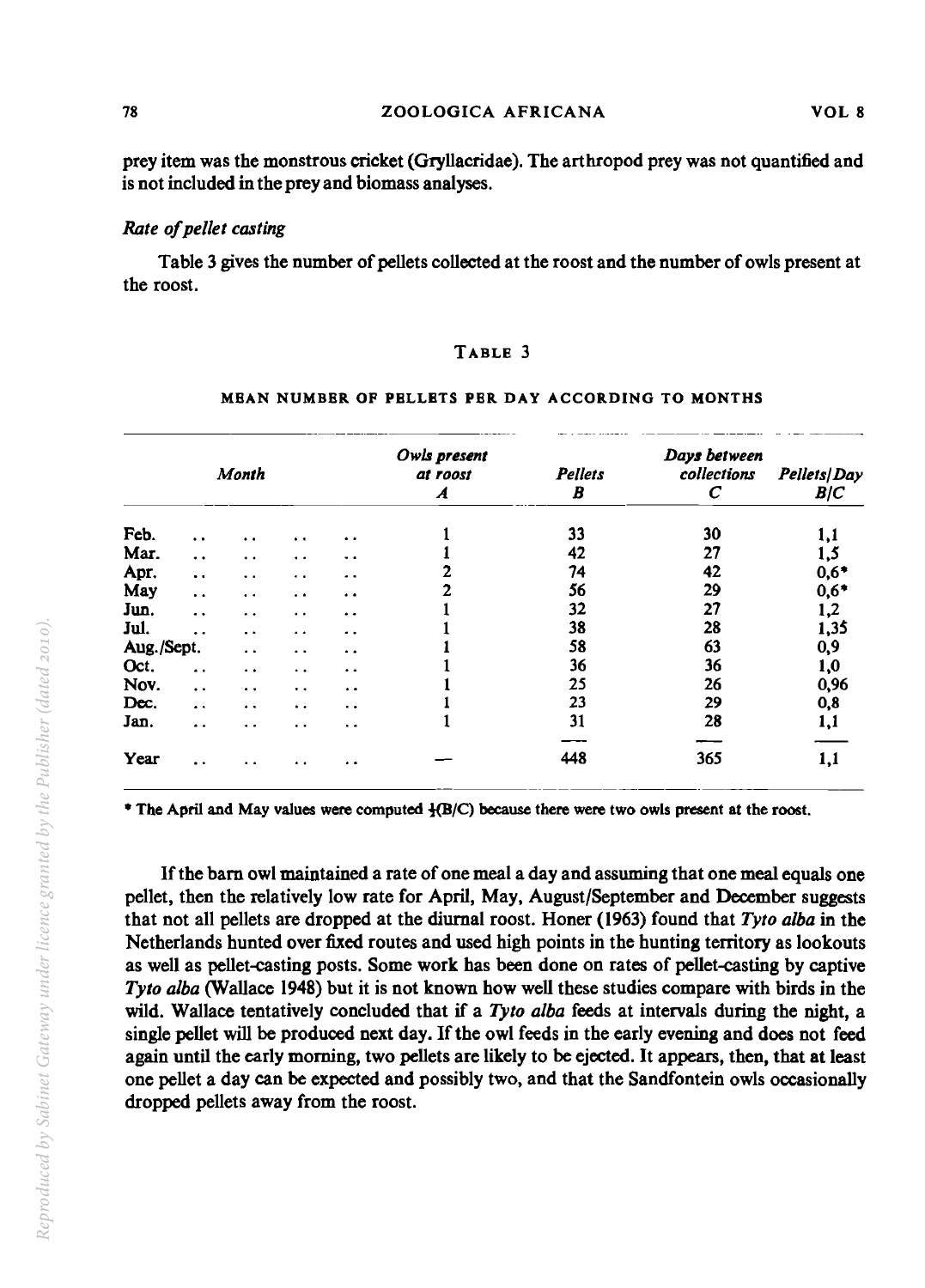### 1973 **PELLETS OF BARN OWL** 79

#### BIOMASS CONSUMBD

Table 4 gives prey animals and weights of each used in the following calculations of biomass consumption.

## TABLB 4

## MBAN WBIGHTS OF PRBY ANIMALS USBD IN THB BIOMASS CONSUMPTION CALCULATIONS

|                             | Mean weight<br>in grams* |
|-----------------------------|--------------------------|
| Mammals                     |                          |
| Elephantulus brachyrhynchus | 46.5                     |
| Suncus lixus                | 6,0                      |
| Crocidura hirta             | 14,1                     |
| C. cyanea/silacea/pilosa    | 8.1                      |
| C. bicolor                  | 5,7                      |
| Tatera leucogaster          | 52.0                     |
| Otomys angoniensis          | 100.5                    |
| Saccostomus campestris      | 41.7                     |
| <b>Steatomys pratensis</b>  | 26.0                     |
| Mus minutoides              | 5,8                      |
| Praomys natalensis          | 38,8                     |
| Aethomys chrysophilos       | 81,3                     |
| Lemniscomys griselda        | 59.3                     |
| Rhabdomys pumilio           | 35,2                     |
| <b>Birds</b>                |                          |
| Streptopelia capicola       | 130,0                    |
| Cisticola chiniana          | 13,0                     |
| Prinia flavicans            | 9,9                      |
| Lanius collaris             | 44.6                     |
| <b>Passer domesticus</b>    | 20,5                     |
| P. griseus                  | 20.8                     |
| P. melanurus<br>. .         | 18.6                     |
| Sporopipes squamifrons      | 10.9                     |
| Ploceus velatus<br>. .      | 23,3                     |
| Quelea quelea               | 19.4                     |
| Euplectes orix              | 23,0                     |
| E. afer                     | 15,4                     |
| Uraeginthus angolensis      | 9,7                      |

• Mammal weights taken from Smithers (1971) and Transvaal Museum. Bird weights from Britton andDowset (1969) and Liversidge (1968).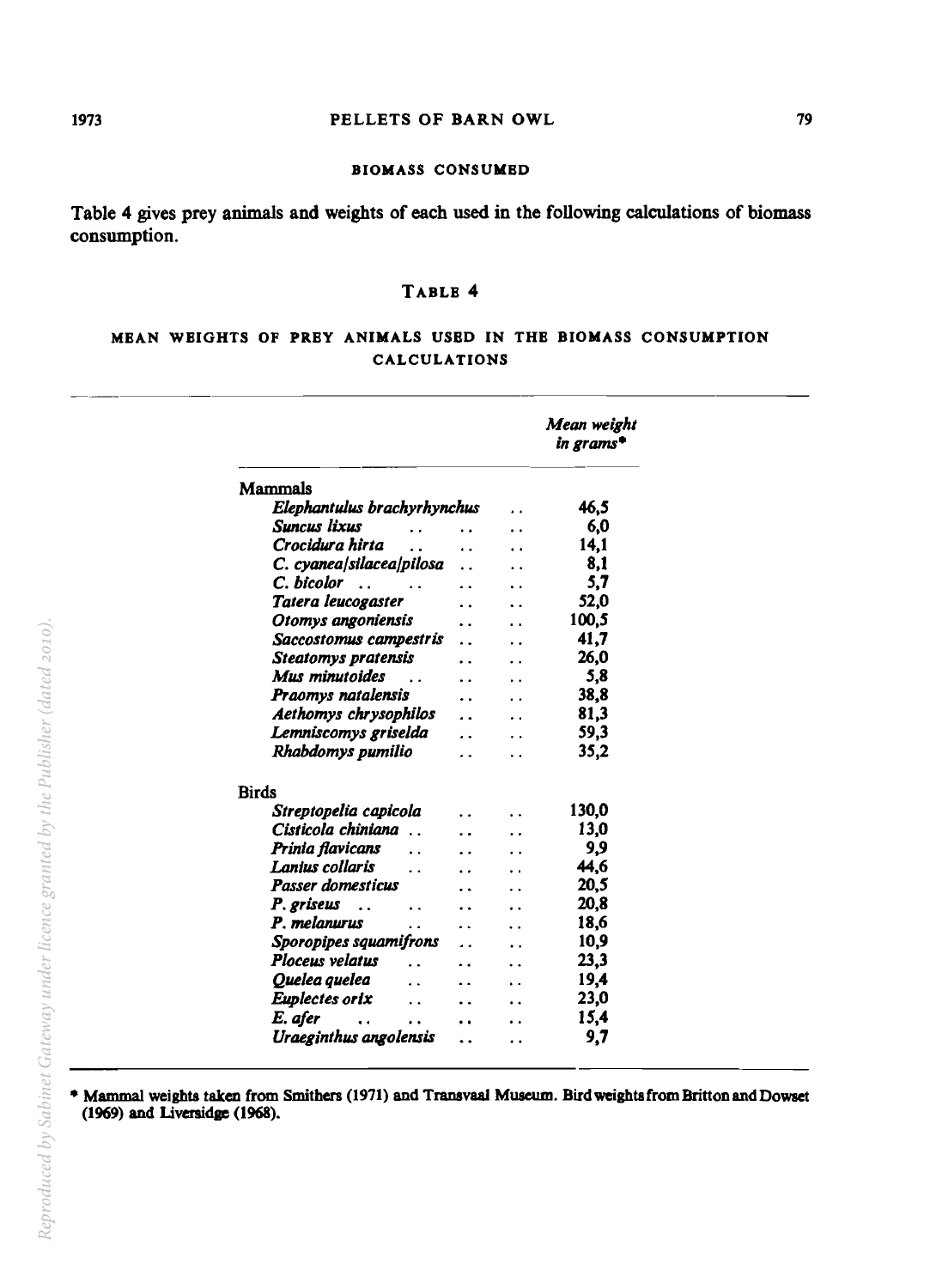### 80 ZOOLOGICA AFRICANA VOL 8

The mean daily consumption of vertebrate biomass per owl ranged from 41,7 to 81,9 gram/ day. This is shown in Table 5. It is significant that the mean daily biomass consumed is highest in May, June and July, i.e., those months in which the local owls normally have young. The estimated biomass for April and May has been halved because there were two owls present at the roost.

### TABLE 5

| Month       |                        |                      | <b>Total</b><br><b>Biomass</b><br>$\boldsymbol{A}$ | Days<br>B | A/B  |
|-------------|------------------------|----------------------|----------------------------------------------------|-----------|------|
| Feb.        | $\ddot{\phantom{0}}$   | $\ddot{\phantom{a}}$ | 1373,1                                             | 30        | 45,7 |
| Mar.        | $\ddot{\phantom{a}}$   | $\ddot{\phantom{a}}$ | 1479,0                                             | 27        | 54,7 |
| Apr         | $\ddot{\phantom{a}}$   | $\ddot{\phantom{0}}$ | 1754,3                                             | 42        | 41,7 |
| May         | $\ddot{\phantom{a}}$   | . .                  | 1629,5                                             | 29        | 56,1 |
| Jun.        | $\ddot{\phantom{a}}$   | $\ddot{\phantom{a}}$ | 2068,6                                             | 27        | 76,6 |
| Jul.        | $\ddot{\phantom{0}}$   | $\ddot{\phantom{a}}$ | 2293,5                                             | 28        | 81,9 |
| Aug./Sept.  |                        | $\ddot{\phantom{0}}$ | 3270,7                                             | 63        | 51,9 |
| Oct.        | $\ddot{\phantom{a}}$   | $\ddot{\phantom{a}}$ | 2132,8                                             | 36        | 59,2 |
| Nov.        | $\ddot{\phantom{1}}$ . | $\ddot{\phantom{0}}$ | 1250,3                                             | 26        | 48,0 |
| Dec         | $\ddot{\phantom{1}}$   | $\ddot{\phantom{a}}$ | 1253,5                                             | 29        | 43,2 |
| Jan         | $\ddot{\phantom{a}}$   | $\ddot{\phantom{0}}$ | 1387,2                                             | 28        | 49,5 |
| <b>Year</b> | $\ddot{\phantom{0}}$   | $\ddot{\phantom{a}}$ | 23276,2                                            | 365       | 55,3 |

#### MEAN DAILY CONSUMPTION OF VERTEBRATE BIOMASS

#### SUMMARY

Pellets taken from a bam owl *Tylo alba* roost near Warmbaths, Transvaal were analysed according to species composition and estimates were made of the mean daily biomass consumed by the owl and the rate at which the owl cast pellets.

*Praomys nalalensis* was found to be the staple item in the diet of the bam owls. The owls took fewer birds in 1969/10 than in 1971 when they exploited a *Queleaqueleacolony.* 

The rate at which pellets were cast varied from 0,6 to 1,5 pellets/day with a mean of 1,10/ day per owl.

Mean daily consumption of vertebrate biomass ranged from 41,7 to 81,9 gram/day with a mean of 55,3 gram/day per owl. Daily consumption of food was highest in the late autumn and winter.